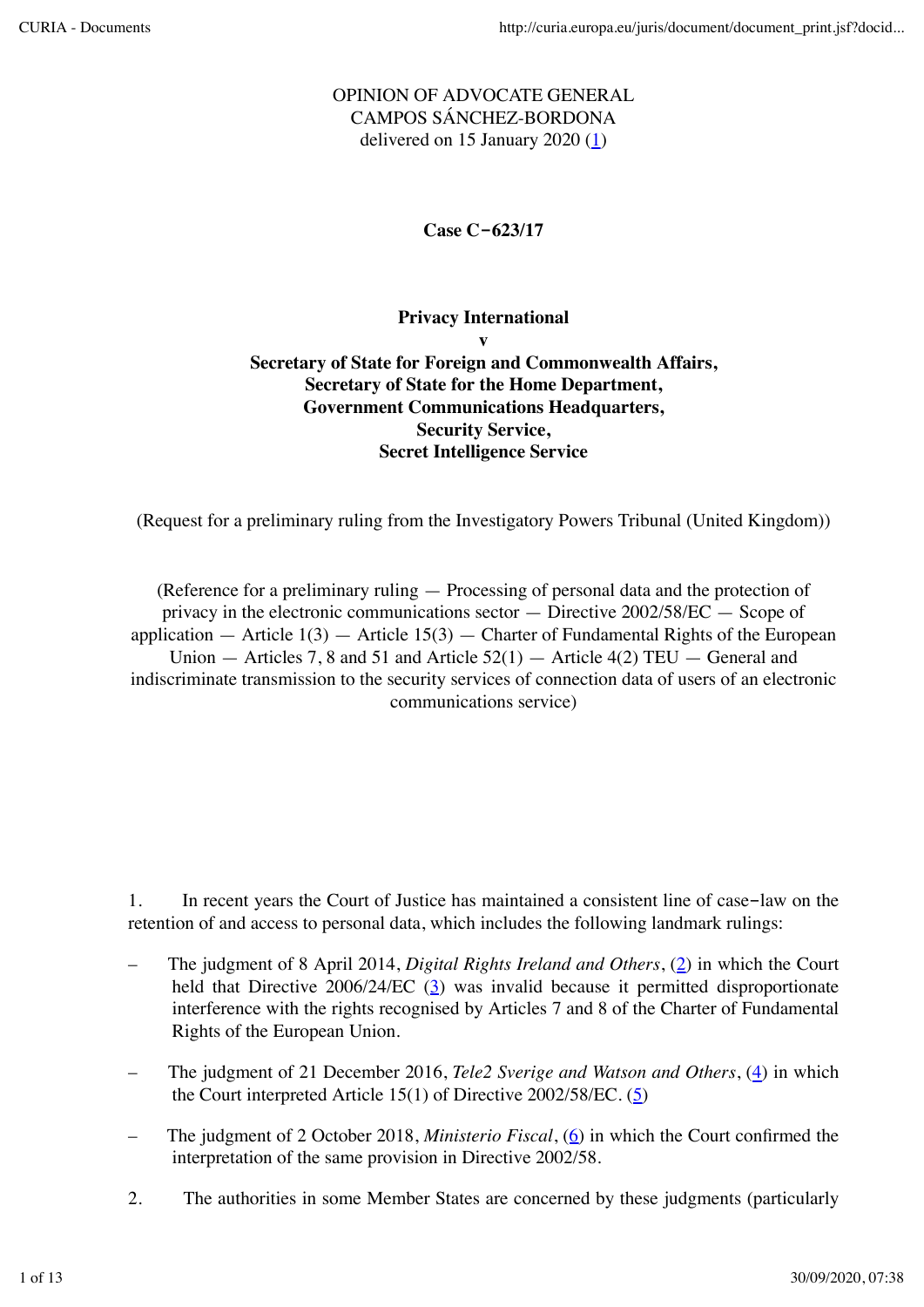by the second of them) because, in their view, the result is to deprive them of an instrument which they consider essential to the safeguarding of national security and countering terrorism. That is why some of those Member States argue that the case-law in question should be overturned or qualified.

3. That same concern has been highlighted by certain courts of the Member States in four references for preliminary rulings, (7) on all of which I deliver my Opinions today.

4. Primarily, the four cases pose the problem of the application of Directive 2002/58 to activities related to national security and counter-terrorism. If that directive were to apply in this field, one would then have to clarify the extent to which Member States can restrict the privacy rights that it protects. Finally, it will be necessary to examine to what extent the various national laws (the legislation of the United Kingdom, (8) Belgium (9) and France (10)) on this subject comply with EU law as interpreted by the Court of Justice.

# **I. Legislative framework**

# *A. EU law*

5. I refer to the relevant point of my Opinion in Joined Cases C-511/18 and C-512/18.

# *B. National law (applicable to the dispute in this case)*

#### *1. Telecommunications Act 1984 (11)*

6. Pursuant to section 94, the Secretary of State may give an operator of a public electronic communications network such general or specific directions as appear to the Secretary of State to be necessary in the interests of national security or relations with the government of a country or territory outside the United Kingdom.

#### *2. Data Retention and Investigatory Powers Act 2014 (12)*

- 7. Section 1 provides as follows:
- '(1) The Secretary of State may by notice require a public telecommunications operator to retain relevant communications data if the Secretary of State considers that the requirement is necessary and proportionate for one or more of the purposes falling within paragraphs (a) to (h) of section 22(2) of the Regulation of Investigatory Powers Act 2000  $[("RIPA")]$ .
- $(2)$  A retention notice may—
	- (a) relate to a particular operator or any description of operators,
	- (b) require the retention of all data or any description of data,
	- (c) specify the period or periods for which data is to be retained,
	- (d) contain other requirements, or restrictions, in relation to the retention of data,
	- (e) make different provision for different purposes,
	- (f) relate to data whether or not in existence at the time of the giving, or coming into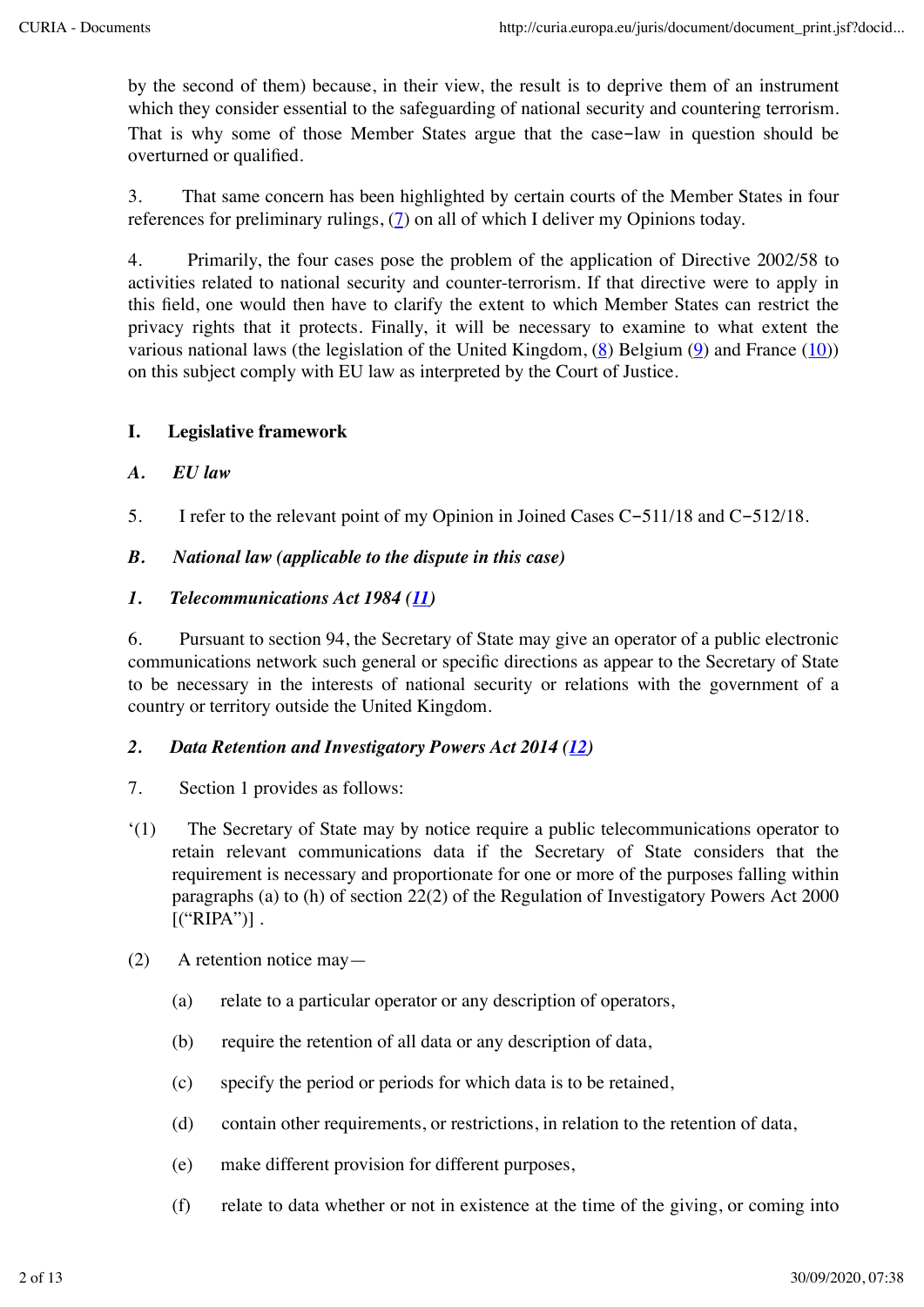force, of the notice.

- (3) The Secretary of State may by regulations make further provision about the retention of relevant communications data.
- $(4)$  Such provision may, in particular, include provision about—
	- (a) requirements before giving a retention notice,
	- (b) the maximum period for which data is to be retained under a retention notice,
	- (c) the content, giving, coming into force, review, variation or revocation of a retention notice,
	- (d) the integrity, security or protection of, access to, or the disclosure or destruction of, data retained by virtue of this section,
	- (e) the enforcement of, or auditing compliance with, relevant requirements or restrictions,
	- (f) a code of practice in relation to relevant requirements or restrictions or relevant powers,
	- (g) the reimbursement by the Secretary of State (with or without conditions) of expenses incurred by public telecommunications operators in complying with relevant requirements or restrictions,
- …
- (5) The maximum period provided for by virtue of subsection (4)(b) must not exceed 12 months beginning with such day as is specified in relation to the data concerned by regulations under subsection (3).
- (6) A public telecommunications operator who retains relevant communications data by virtue of this section must not disclose the data except—
	- $(a)$  in accordance with
		- (i) Chapter 2 of Part 1 of [RIPA], or
		- (ii) a court order or other judicial authorisation or warrant, or
	- (b) as provided by regulations under subsection (3).
- (7) The Secretary of State may by regulations make provision, which corresponds to any provision made (or capable of being made) by virtue of subsection  $(4)(d)$  to  $(g)$  or  $(6)$ , in relation to communications data which is retained by telecommunications service providers by virtue of a code of practice under section 102 of the Anti-terrorism, Crime and Security Act 2001.'

#### *3. RIPA*

8. Section 21 provides:

 $\dddot{\bullet}$ .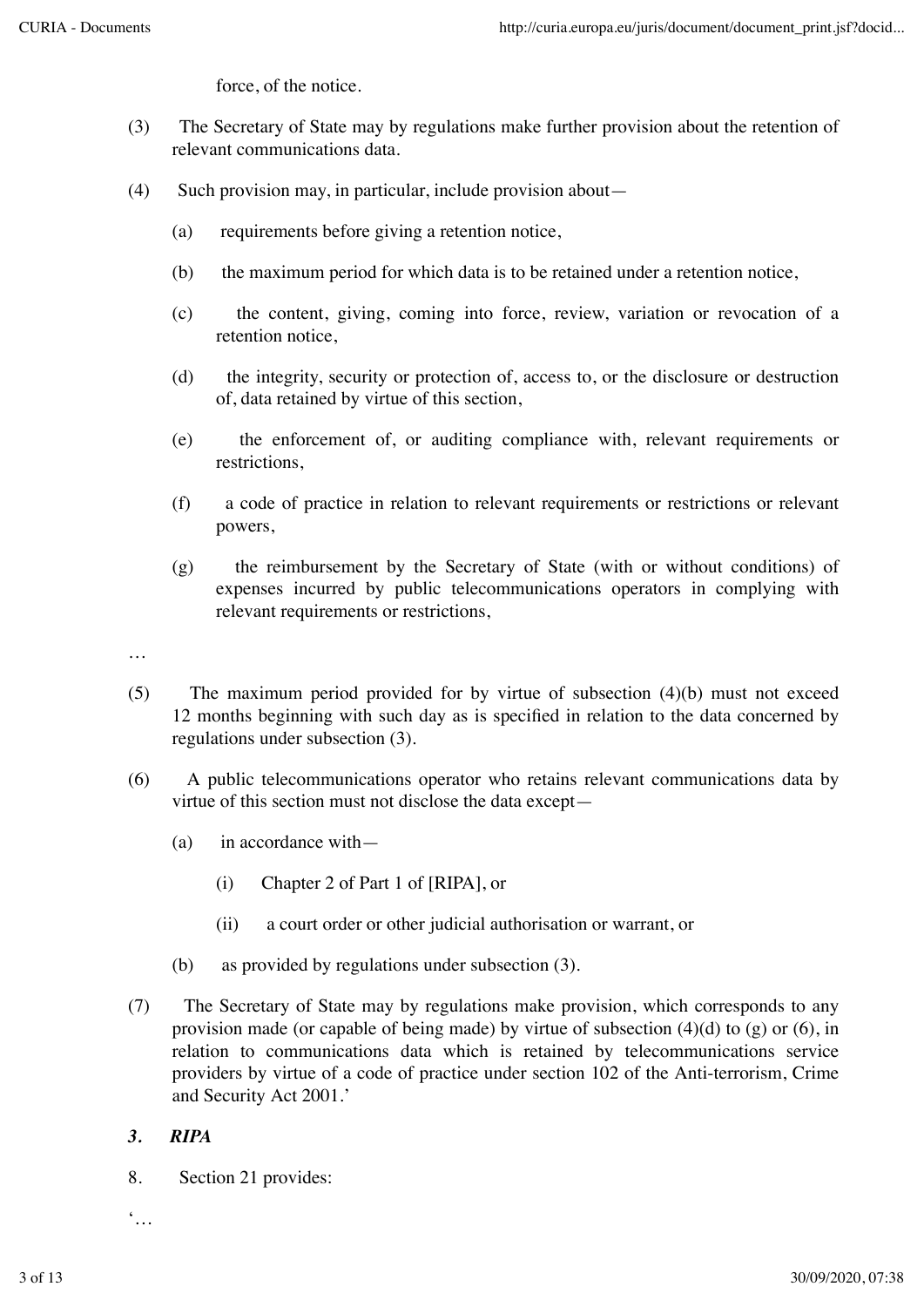- (4) In this Chapter "communications data" means any of the following—
	- (a) any traffic data comprised in or attached to a communication (whether by the sender or otherwise) for the purposes of any postal service or telecommunication system by means of which it is being or may be transmitted;
	- (b) any information which includes none of the contents of a communication (apart from any information falling within paragraph (a)) and is about the use made by any person—
		- (i) of any postal service or telecommunications service; or
		- (ii) in connection with the provision to or use by any person of any telecommunications service, of any part of a telecommunication system;
	- (c) any information not falling within paragraph (a) or (b) that is held or obtained, in relation to persons to whom he provides the service, by a person providing a postal service or telecommunications service.
- …
- $(6)$  In this section "traffic data", in relation to any communication, means—
	- (a) any data identifying, or purporting to identify, any person, apparatus or location to or from which the communication is or may be transmitted,
	- (b) any data identifying or selecting, or purporting to identify or select, apparatus through which, or by means of which, the communication is or may be transmitted,
	- (c) any data comprising signals for the actuation of apparatus used for the purposes of a telecommunication system for effecting (in whole or in part) the transmission of any communication, and
	- (d) any data identifying the data or other data as data comprised in or attached to a particular communication,

…'

- 9. Section 22 provides that:
- '(1) This section applies where a person designated for the purposes of this Chapter believes that it is necessary on grounds falling within subsection (2) to obtain any communications data.
- (2) It is necessary on grounds falling within this subsection to obtain communications data if it is necessary—
	- (a) in the interests of national security;
	- (b) for the purpose of preventing or detecting crime or of preventing disorder;
	- (c) in the interests of the economic well-being of the United Kingdom so far as those interests are also relevant to the interests of national security;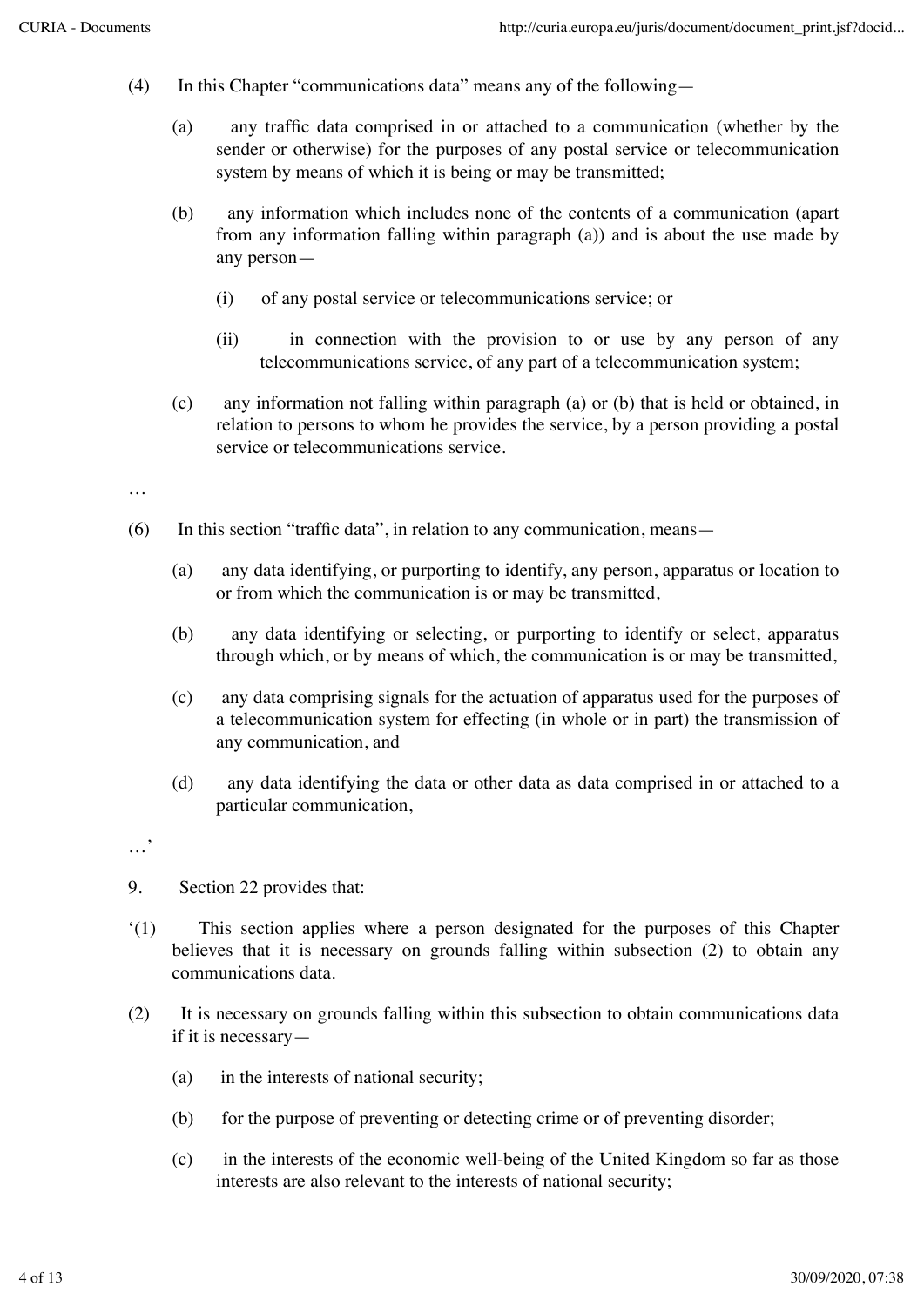- (d) in the interests of public safety;
- (e) for the purpose of protecting public health;
- (f) for the purpose of assessing or collecting any tax, duty, levy or other imposition, contribution or charge payable to a government department;
- (g) for the purpose, in an emergency, of preventing death or injury or any damage to a person's physical or mental health, or of mitigating any injury or damage to a person's physical or mental health; or
- (h) for any purpose (not falling within paragraphs (a) to  $(g)$ ) which is specified for the purposes of this subsection by an order made by the Secretary of State.
- (4) Subject to subsection (5), where it appears to the designated person that a postal or telecommunications operator is or may be in possession of, or be capable of obtaining, any communications data, the designated person may, by notice to the postal or telecommunications operator, require the operator—
	- (a) if the operator is not already in possession of the data, to obtain the data; and
	- (b) in any case, to disclose all of the data in his possession or subsequently obtained by him.
- (5) The designated person shall not grant an authorisation under subsection (3) or give a notice under subsection (4), unless he believes that obtaining the data in question by the conduct authorised or required by the authorisation or notice is proportionate to what is sought to be achieved by so obtaining the data.'

10. Under section 65, a complaint may be made to the Investigatory Powers Tribunal if there is reason to believe that data has been acquired inappropriately.

#### **II. Facts and questions referred**

11. According to the referring court, the main proceedings concern the acquisition and use by the United Kingdom Security and Intelligence Agencies ('SIAs') of bulk communications data.

12. That data relates to 'who' is using the telephone and internet, and to 'when, where, how and with whom' they are using it. It includes the location of mobile and fixed-line telephones from which calls are made or received, and the location of computers used to access the internet. It does not include the content of the communications, which may only be obtained under a court order.

13. The applicant in the main proceedings (Privacy International, a non-governmental human rights organisation) has commenced proceedings in the referring court, on the grounds that the acquisition and use of the aforesaid data by the SIAs are in breach of the respect for private life enshrined in Article 8 of the European Convention on Human Rights ('ECHR') and are contrary to EU law.

14. The defendant authorities (13) argue that the exercise of their powers in this field is lawful and essential, in particular, in order to protect national security.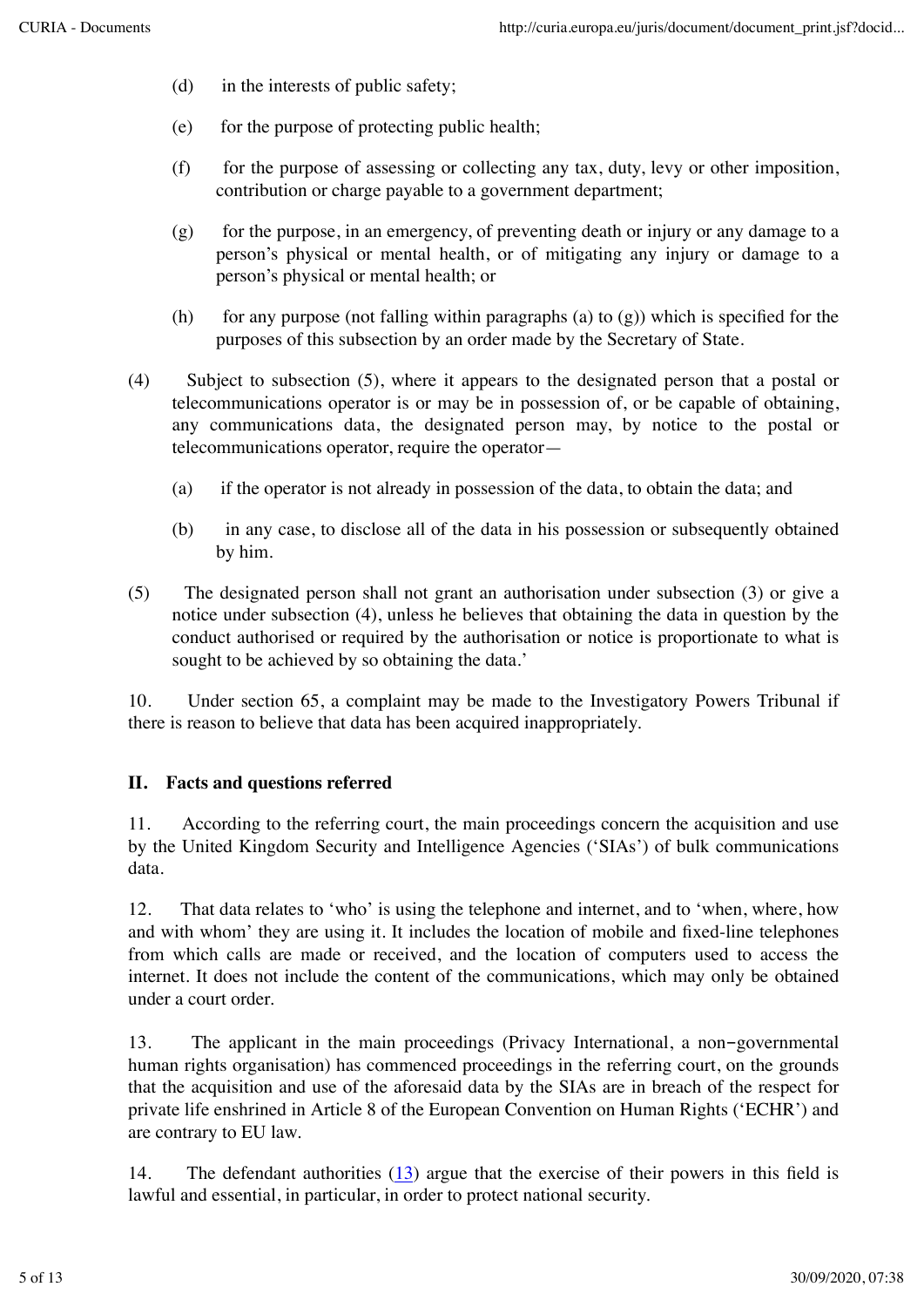15. According to the information in the order for reference, the SIAs, pursuant to directions given by the Secretary of State under section 94 of the 1984 Act, receive bulk communications data via the operators of public electronic communications networks.

16. That data includes traffic and location data, as well as information on users' social, business and financial activities, communications and travel. Once the data is in their possession, the SIAs retain it securely and use techniques (such as filtering and aggregation) that are non-targeted, that is, not directed at specific, known targets.

17. The referring court finds as a fact that those techniques are essential to the work of the SIAs in countering serious threats to public security, particularly terrorism, espionage and nuclear proliferation. The SIAs' capabilities to acquire and use the data are essential to the protection of the national security of the United Kingdom.

18. In the view of the referring court, the measures at issue are consistent with national law and with Article 8 of the ECHR. However, it has doubts about their compatibility with EU law, in view of the *Tele2 Sverige and Watson* judgment.

19. In that context, the referring court refers the following questions to the Court of Justice for a preliminary ruling:

- $(1)$  Having regard to Article 4 TEU and Article 1(3) of Directive [2002/58], does a requirement in a direction by a Secretary of State to a provider of an electronic communications network that it must provide bulk communications data to the Security and Intelligence Agencies ("SIAs") of a Member State fall within the scope of Union law and of Directive [2002/58]?
- (2) If the answer to Question (1) is "yes", do any of the *Watson* Requirements,  $\left[ \frac{(14)}{ } \right]$  or any other requirements in addition to those imposed by the ECHR, apply to such a direction by a Secretary of State? And, if so, how and to what extent do those requirements apply, taking into account the essential necessity of the SIAs to use bulk acquisition and automated processing techniques to protect national security and the extent to which such capabilities, if otherwise compliant with the ECHR, may be critically impeded by the imposition of such requirements?'
- 20. The background to those questions is set out as follows by the referring court:
- '(a) the SIAs' capabilities to use [bulk communications data] supplied to them are essential to the protection of the national security of the United Kingdom, including in the fields of counter-terrorism, counter-espionage and counter-nuclear proliferation;
- (b) a fundamental feature of the SIAs' use of [bulk communications data] is to discover previously unknown threats to national security by means of non-targeted bulk techniques which are reliant upon the aggregation of [the data] in one place. Its principal utility lies in swift target identification and development, as well as providing a basis for action in the face of imminent threat;
- (c) the provider of an electronic communications network is not thereafter required to retain [bulk communications data] (beyond the period of their ordinary business requirements), which is retained by the State (the SIAs) alone;
- (d) the national court has found (subject to certain reserved issues) that the safeguards surrounding the use of [bulk communications data] by the SIAs are consistent with the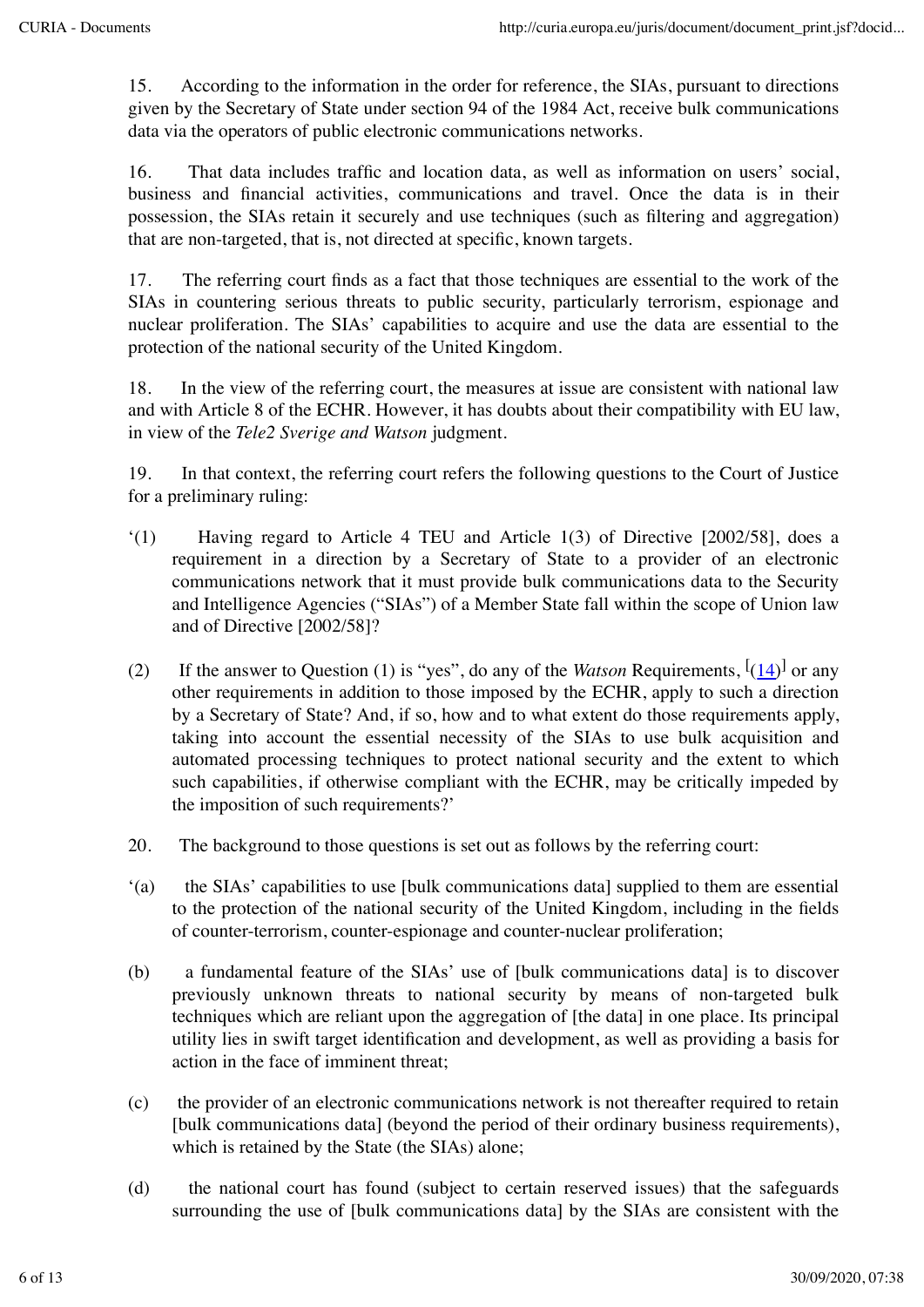requirements of the ECHR; and

(e) the national court has found that the imposition of the requirements specified in [the *Tele2 Sverige and Watson* judgment], if applicable, would frustrate the measures taken to safeguard national security by the SIAs, and thereby put the national security of the United Kingdom at risk.'

## **III. Proceedings before the Court of Justice**

21. The reference for a preliminary ruling was lodged at the Registry of the Court on 31 October 2017.

22. Written observations have been submitted by the Belgian, Cypriot, Czech, Estonian, French, German and Hungarian Governments, Ireland, the Latvian, Netherlands, Norwegian, Polish, Portuguese, Spanish, Swedish and United Kingdom Governments, and by the European Commission.

23. A public hearing took place on 9 September 2019; it was held jointly with the hearings in Cases C-511/18, C-512/18 and C-520/18, and was attended by the parties to the four references for a preliminary ruling, the governments listed above, the Commission and the European Data Protection Supervisor.

# **IV. Analysis**

# *A. The scope of application of Directive 2002/58 and the exception for national security (first question referred)*

24. In the Opinion which I also deliver today in Joined Cases C-511/18 and C-512/18, I explain why, in my view, Directive 2002/58 'applies, in principle, when electronic services providers are required by law to retain their subscribers' data and to allow public authorities access to it. This position remains unchanged where the requirements are imposed on providers for reasons of national security'. (15)

25. In developing my arguments, I address the impact of the judgment of the Court of 30 May 2006, *Parliament* v *Council and Commission*, (16) and the *Tele2 Sverige and Watson* judgment, and argue for a holistic interpretation that covers both judgments.  $(17)$ 

26. In that Opinion, having first stated that Directive 2002/58 applies, I examine the exception for national security included in it and the impact of Article  $4(2)$  TEU.  $(18)$ 

27. Without prejudice to the arguments set out below, I refer to what I have said in that Opinion and in my Opinion in Case C-520/18.

#### *1. The application of Directive 2002/58 in this case*

28. Under the legislation at issue in these proceedings, providers of electronic communications services are under an obligation not only to retain, but also to process the data they possess as a consequence of the service they provide to users of public communications networks in the European Union. (19)

29. Those operators are subject to a mandatory requirement to transmit that data to the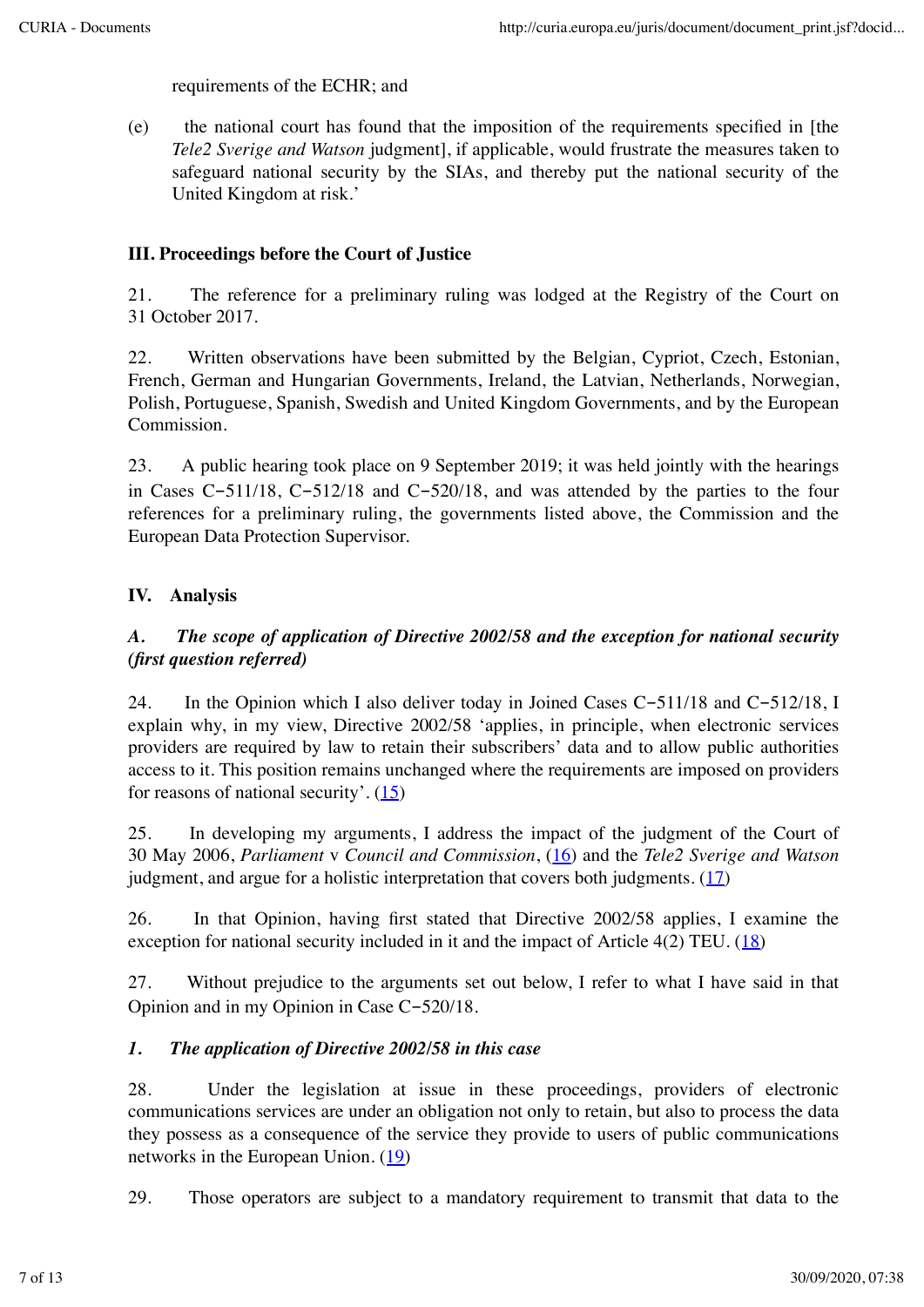SIAs. The point at issue here is whether, in view of its purpose, the effect of Article 15(1) of Directive 2002/58 is that that transmission can automatically be excluded from the scope of EU law.

30. In my opinion, it cannot. The retention of that data and its subsequent transmission can be classed as processing of personal data performed by providers of electronic communications services, meaning that these activities naturally fall within the scope of Directive 2002/58.

31. National security concerns cannot, as suggested by the referring court, prevail over that conclusion, with the result that the requirement at issue would not come within the scope of EU law. I reiterate that, in my view, providers are required to process data in connection with the provision of publicly available electronic communications services in public communications networks in the European Union, which is precisely the scope of application of Directive 2002/58, as set out in Article 3(1) of the directive.

32. Once that premiss has been established, the next issue for debate is not the activities of the SIAs (which, as I have noted above, could fall outside the scope of EU law if they did not affect electronic communications operators), but the retention and subsequent transmission of the data held by those operators. From this perspective, at stake are the fundamental rights guaranteed by the European Union.

33. Once again, the key factor in resolving this debate is the requirement for general and indiscriminate retention of data to which the public authorities are given access.

# *2. The invocation of national security*

34. As the referring court places particular emphasis in this case on the activities of the SIAs connected with national security, I would like to reproduce some of the points I made on this issue in my Opinion in Joined Cases C-511/18 and C-512/18, which is also delivered today:

'77. National security … is addressed in two ways in Directive 2002/58. First, it is grounds for excluding (from the application of the directive) all activities of the Member States specifically "concerning" it. Secondly, it is grounds for imposing restrictions, which must be adopted by legislative measures, on the rights and obligations provided for in Directive 2002/58, that is, in connection with private or commercial activities falling outside the sphere of activities reserved to the State.

78. To what activities does Article 1(3) of Directive 2002/58 apply? In my opinion, the Conseil d'État (Council of State) itself provides a good example when it cites Articles L. 851-5 and L. 851-6 of the Internal Security Code, referring to "information collection techniques which are applied directly by the State but which do not regulate the activities of providers of electronic communications services by imposing specific obligations on them". …

79. I believe that this is the key to determining the scope of the exclusion provided for in Article 1(3) of Directive 2002/58. The provisions of the directive will not apply to *activities* which are intended to safeguard national security and are undertaken by the public authorities themselves, without requiring the cooperation of private individuals and, therefore, without imposing on them obligations in the management of businesses.

80. The range of public authority activities that are exempt from the general regime governing the processing of personal data must, however, be interpreted narrowly. Specifically, the notion of *national security*, which is the sole responsibility of each Member State under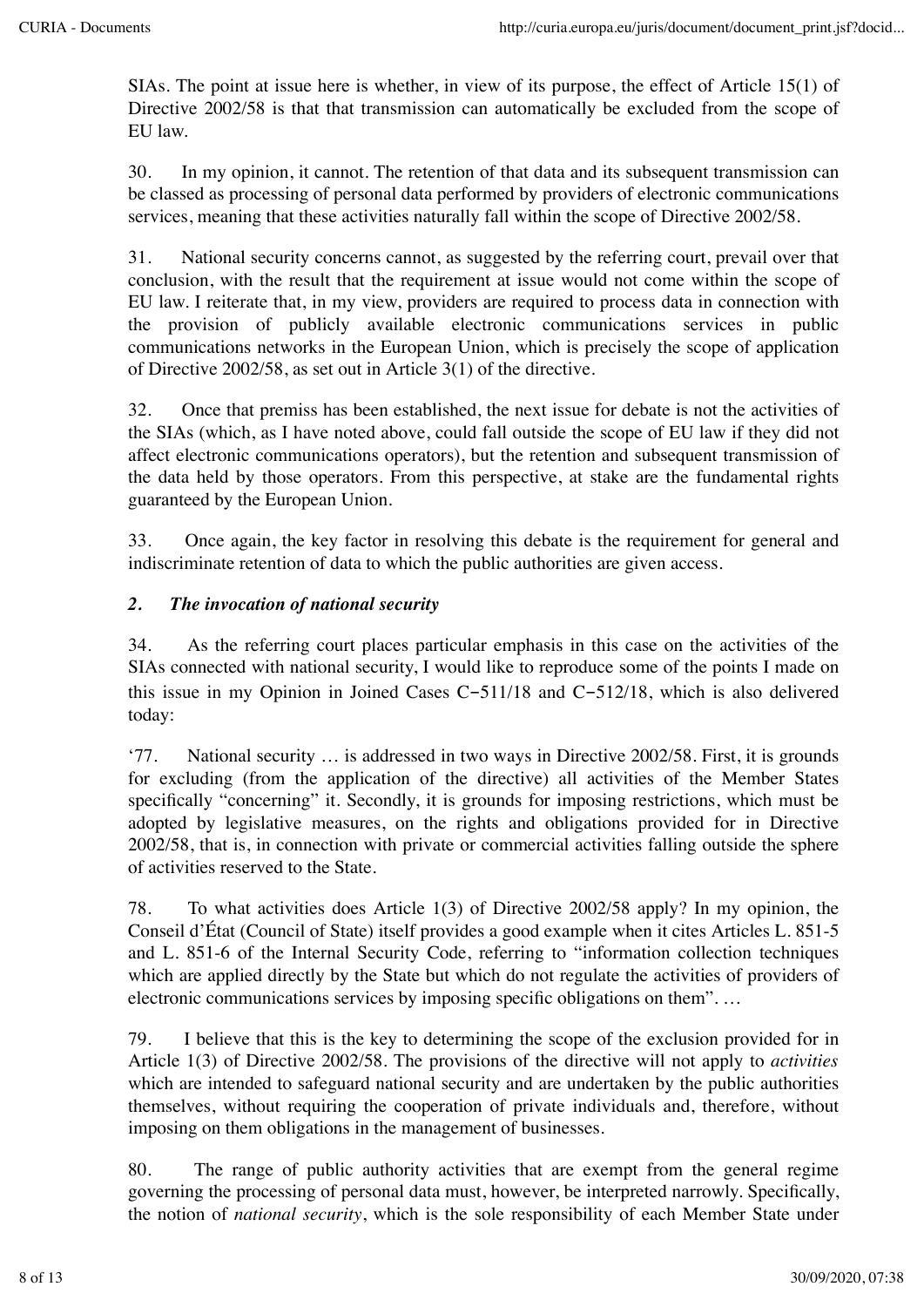Article 4(2) TEU, cannot be extended to other sectors of public life that are, to varying degrees, related to it.

…

82. I believe … that guidance can be found in the criterion contained in Framework Decision 2006/960/JHA … Article 2(a) of which distinguishes between law enforcement authorities in the broad sense — which include "a national police, customs or other authority that is authorised by national law to detect, prevent and investigate offences or criminal activities and to exercise authority and take coercive measures in the context of such activities" — and "agencies or units dealing especially with national security issues"....

…

84. There ... is continuity between Directive 95/46 and Directive 2002/58 with regard to the competence of Member States over national security. Neither directive is intended to protect fundamental rights in this specific area, in which Member States' activities are not "governed by [EU] law".

85. The "balance" referred to in recital [11 of Directive 2002/58] arises from the need to respect the competence of the Member States over national security matters, where they exercise that competence *directly, using their own resources*. By contrast, where, even for those same reasons of national security, the involvement of individuals, on whom certain obligations are imposed, is required, that circumstance dictates inclusion within an area (namely the protection of privacy required of those private operators) governed by EU law.

86. Both Directive 95/46 and Directive 2002/58 seek to achieve that balance by allowing the rights of private individuals to be restricted by legislative measures adopted by Member States pursuant to Article 13(1) and Article 15(1) respectively of those directives. On this point there is no difference between them.

…

89. Those public authority activities must necessarily be defined narrowly, so as not to deprive EU privacy law of its effect. Article 23 of Regulation No 2016/679 makes provision in line with Article 15(1) of Directive 2002/58— for restricting, *by way of a legislative measure*, the rights and obligations established by the regulation, where necessary in order to safeguard, among other objectives, national security, defence or public security. Once again, if the protection of those objectives were sufficient grounds for exemption from the scope of application of Regulation No 2016/679, there would be no need to invoke national security as grounds for introducing legislative measures to restrict the rights guaranteed by that regulation.'

#### *3. The consequences of applying the Tele2 Sverige and Watson judgment to this case*

35. The referring court has focused on the interpretation given by the Court in the *Tele2 Sverige and Watson* judgment, and describes the difficulties that it believes would arise if that interpretation were to be applied in this case.

36. The *Tele2 Sverige and Watson* judgment set out the conditions that must be satisfied by national legislation that establishes a requirement to retain traffic and location data for subsequent access by public authorities.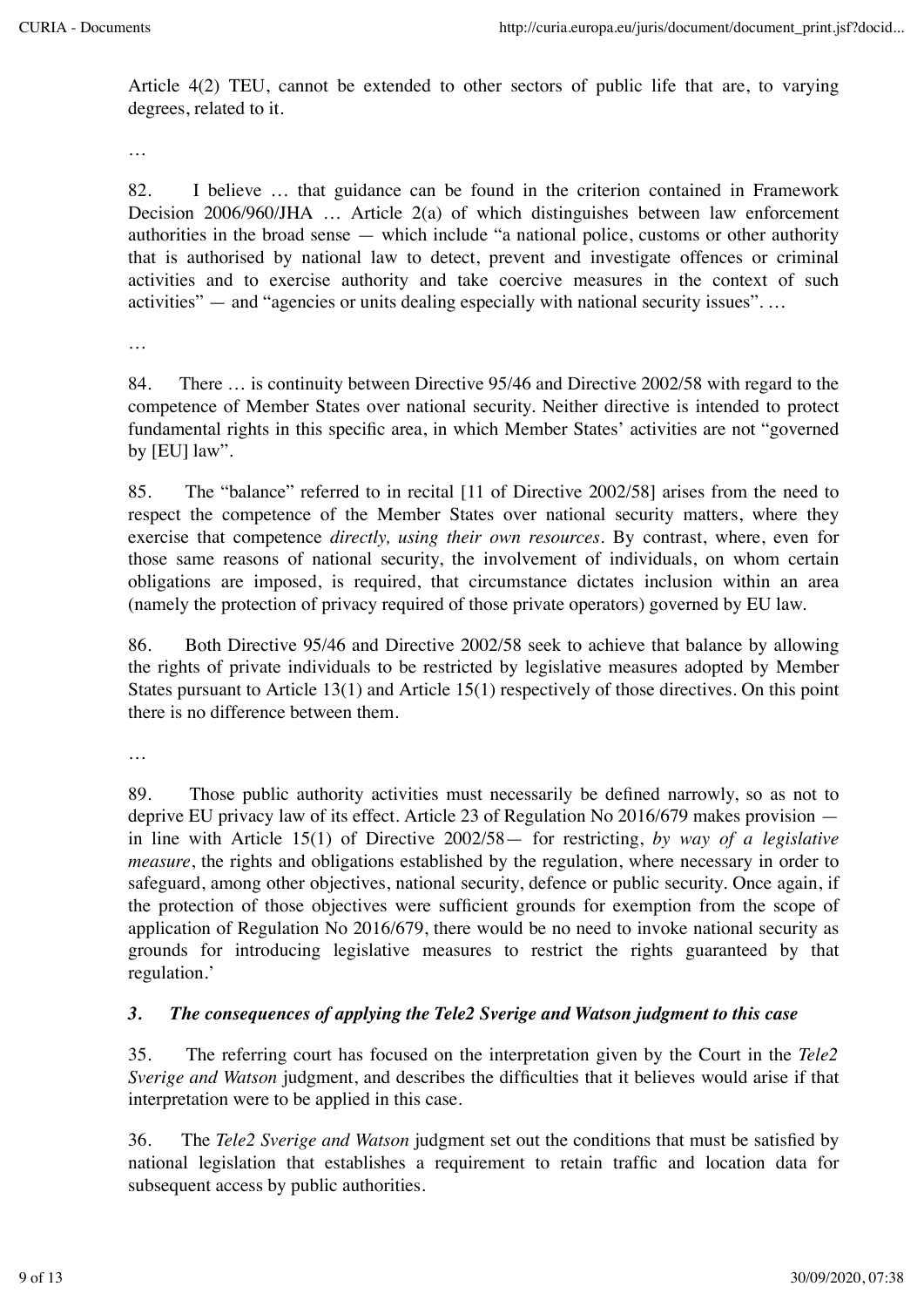37. Just as in Cases C-511/18 and C-512/18, and for similar reasons, I believe that the national legislation cited in this reference does not satisfy the conditions established in the *Tele2 Sverige and Watson* judgment, because it involves general and indiscriminate retention of personal data that readily provides a detailed account of the life of the persons involved, for a lengthy period of time.

38. In the Opinion in those two cases I consider whether it would be possible to qualify or expand on the case-law set out in that judgment, in view of its consequences for counterterrorism or the protection of the State from other similar threats to national security.

39. Again, I reproduce some of the points made in that Opinion where, in essence, I argue that, while that case-law can be qualified, its essential content should be endorsed:

'135. While it is difficult, it is not impossible to determine precisely and on the basis of objective criteria the categories of data that it is deemed essential to retain, and the circle of persons who are affected. It is true that the most *practical and effective* option would involve the general and indiscriminate retention of any data that might be collected by the providers of electronic communications services, but … resolving the issue is not a matter of *practical effectiveness* but of *legal effectiveness* within the framework of the rule of law.

136. The task of determining these questions is inherently a matter for legislation, within the limits set by the case-law of the Court of Justice. …

137. Starting from the premiss that the operators have collected the data in a manner that complies with the provisions of Directive 2002/58 and that it has been retained in accordance with Article 15(1) of the directive, ... access to that information by the competent authorities must take place in accordance with the requirements that have been laid down by the Court of Justice, which I examine in the Opinion in Case C-520/18, to which I refer.

138. Therefore, in this situation too, the national legislation must establish the substantive and procedural requirements governing access by the competent authorities to the retained data. … In the context of these references for a preliminary ruling, those requirements would allow access to the data of persons suspected of planning, of being about to commit, of having committed, or of being involved in, an act of terrorism. …

139. In any event, the fundamental point is that, other than in duly substantiated cases of urgency, access to the data in question must be subject to prior review by a court or an independent administrative authority whose decision should be made in response to a reasoned request by the competent authorities. … In this way, where a question cannot be judged in abstract by the law, there is a guarantee that it will be judged on its specific terms by that independent authority, which is committed both to safeguarding national security and to defending citizens' fundamental rights.'

# *B. The second question referred*

40. In the event that the answer to the first question is 'yes', the referring court asks a second question. In these circumstances, it would like to know what 'other requirements in addition to those imposed by the ECHR' or arising from the *Tele2 Sverige and Watson* judgment should be imposed.

41. In that regard, it asserts that the imposition of the requirements in the *Tele2 Sverige and Watson* judgment 'would frustrate the measures taken to safeguard national security by the SIAs'.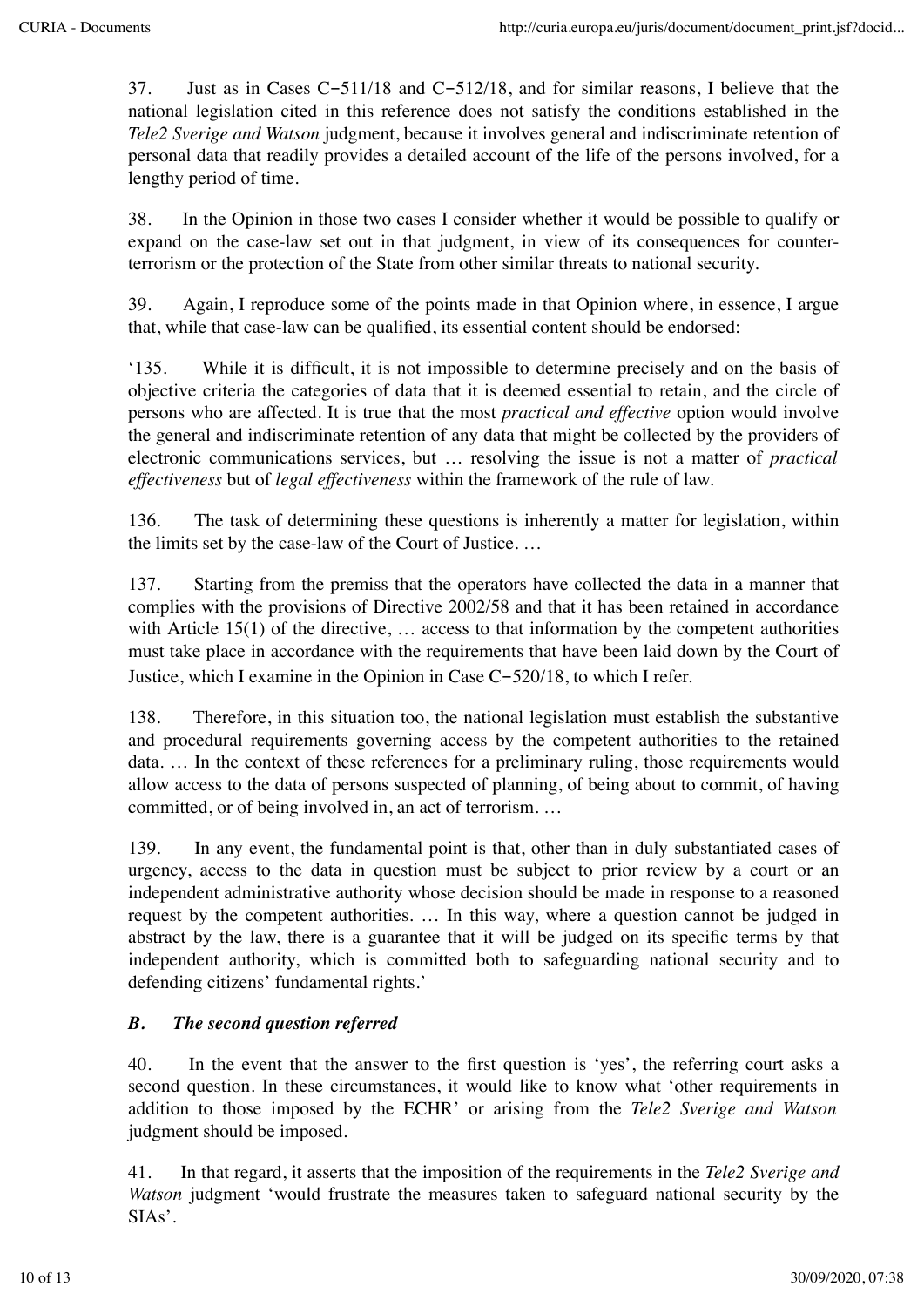42. As I suggest that the answer to the first question is 'no', there is no need to address the second question. As noted by the referring court, this latter question is conditional upon a finding that the 'bulk acquisition and automated processing techniques' applied to the personal data of all users in the United Kingdom, which the operators of electronic communications services would be required to transmit to the SIAs, is compatible with EU law.

43. If the Court of Justice were to consider it necessary to reply to the second question, I believe that the Court should endorse the conditions in the *Tele2 Sverige and Watson* judgment referred to above as regards:

- the prohibition on general access to the data;
- the need for access to the data to be subject to prior authorisation by a court or independent authority;
- the requirement to inform affected parties, unless this would compromise the effectiveness of the measure;
- the retention of the data within the European Union.

44. I reiterate that it would suffice to confirm these mandatory requirements, for the reasons I have set out in the Opinions in Joined Cases C-511/18 and C-512/18 and Case C-520/18, and that there is no need to establish 'any other' additional requirements as alluded to by the referring court.

#### **V. Conclusion**

45. In the light of the above, I recommend that the Court of Justice should reply to the Investigatory Powers Tribunal (United Kingdom) in the following terms:

Article 4 TEU and Article 1(3) of Directive 2002/58/EC of the European Parliament and of the Council of 12 July 2002 concerning the processing of personal data and the protection of privacy in the electronic communications sector (Directive on privacy and electronic communications) should be interpreted as precluding national legislation which imposes an obligation on providers of electronic communications networks to provide the security and intelligence agencies of a Member State with 'bulk communications data' which entails the prior general and indiscriminate collection of that data.

As a subsidiary issue:

Access on the part of the security and intelligence agencies of a Member State to data transmitted by the providers of electronic communications networks must comply with the conditions established in the judgment of 21 December 2016, *Tele2 Sverige and Watson* (C-203/15 and C-698/15, EU:C:2016:970).

- 1 Original language: Spanish.
- 2 Cases C-293/12 and C-594/12, 'the *Digital Rights* judgment', EU:C:2014:238.
- 3 Directive of the European Parliament and of the Council of 15 March 2006 on the retention of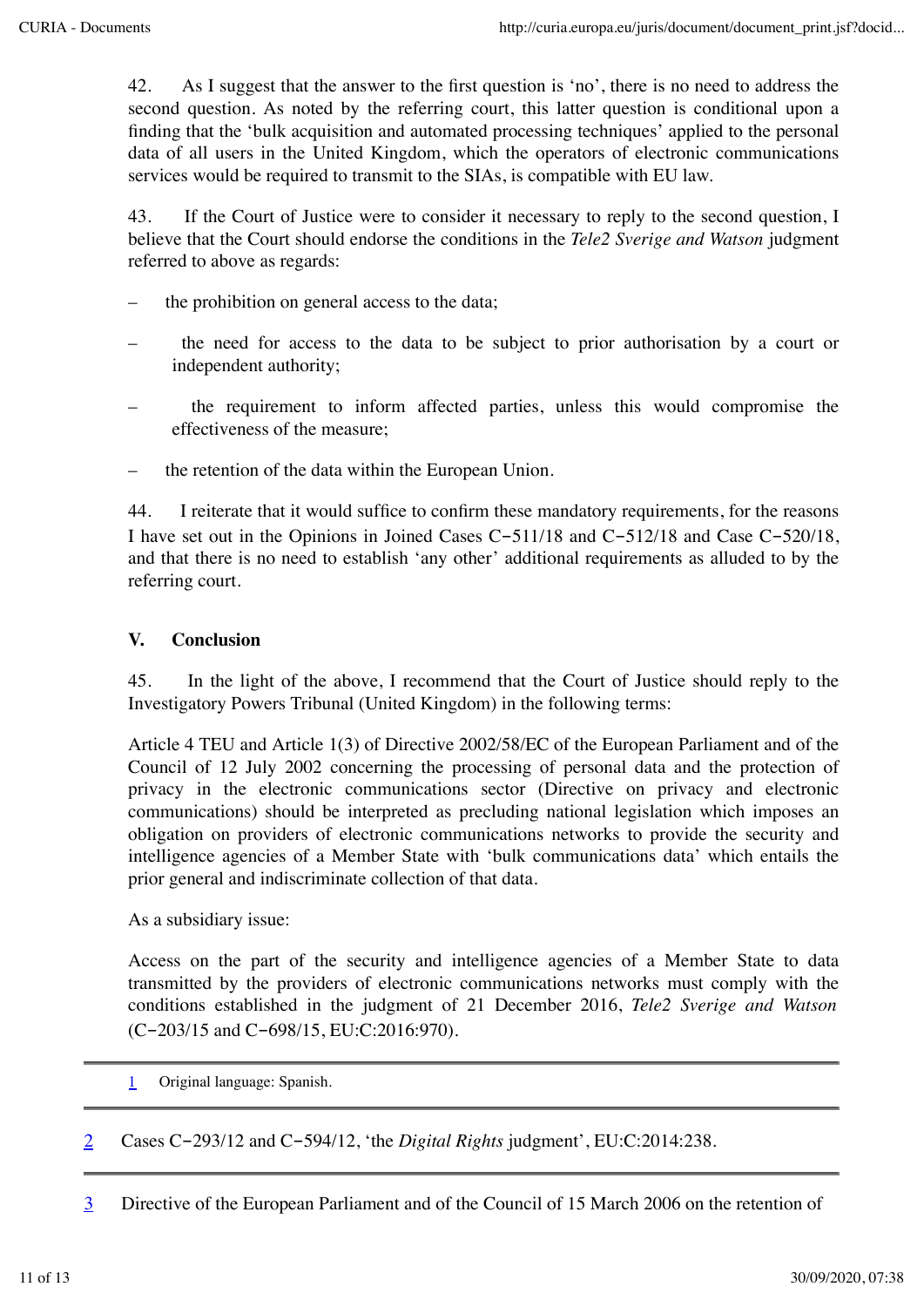data generated or processed in connection with the provision of publicly available electronic communications services or of public communications networks and amending Directive 2002/58/EC (OJ 2006 L 105, p. 54).

4 Cases C-203/15 and C-698/15, 'the *Tele2 Sverige and Watson* judgment', EU:C:2016:970.

5 Directive of the European Parliament and of the Council of 12 July 2002 concerning the processing of personal data and the protection of privacy in the electronic communications sector (Directive on privacy and electronic communications) (OJ 2002 L 201, p. 37).

6 Case C-207/16,'the *Ministerio Fiscal* judgment', EU:C:2018:788.

7 In addition to this one, the cases in question are C-511/18 and C-512/18, *La Quadrature du Net and Others*, and C-520/18, *Ordre des barreaux francophones et germanophone and Others*.

8 *Privacy International*, C-623/17.

9 *Ordre des barreaux francophones et germanophone and Others*, C-520/18.

10 *La Quadrature du Net and Others*, C-511/18 and C-512/18.

11 The 1984 Act'.

12 'DRIPA'.

13 The Secretary of State for Foreign and Commonwealth Affairs, the Secretary of State for the Home Department and the three United Kingdom SIAs, namely Government Communications Headquarters (GCHQ), the Security Service (MI5) and the Secret Intelligence Service (MI6).

14 That is, the case-law established in the *Tele2 Sverige and Watson* judgment.

15 Opinion in Joined Cases C-511/18 and C-512/18, point 42.

16 Cases C-317/04 and C-318/04, EU:C:2006:346.

17 Opinion in Joined Cases C-511/18 and C-512/18, points 44 to 76.

18 *Ibidem*, points 77 to 90.